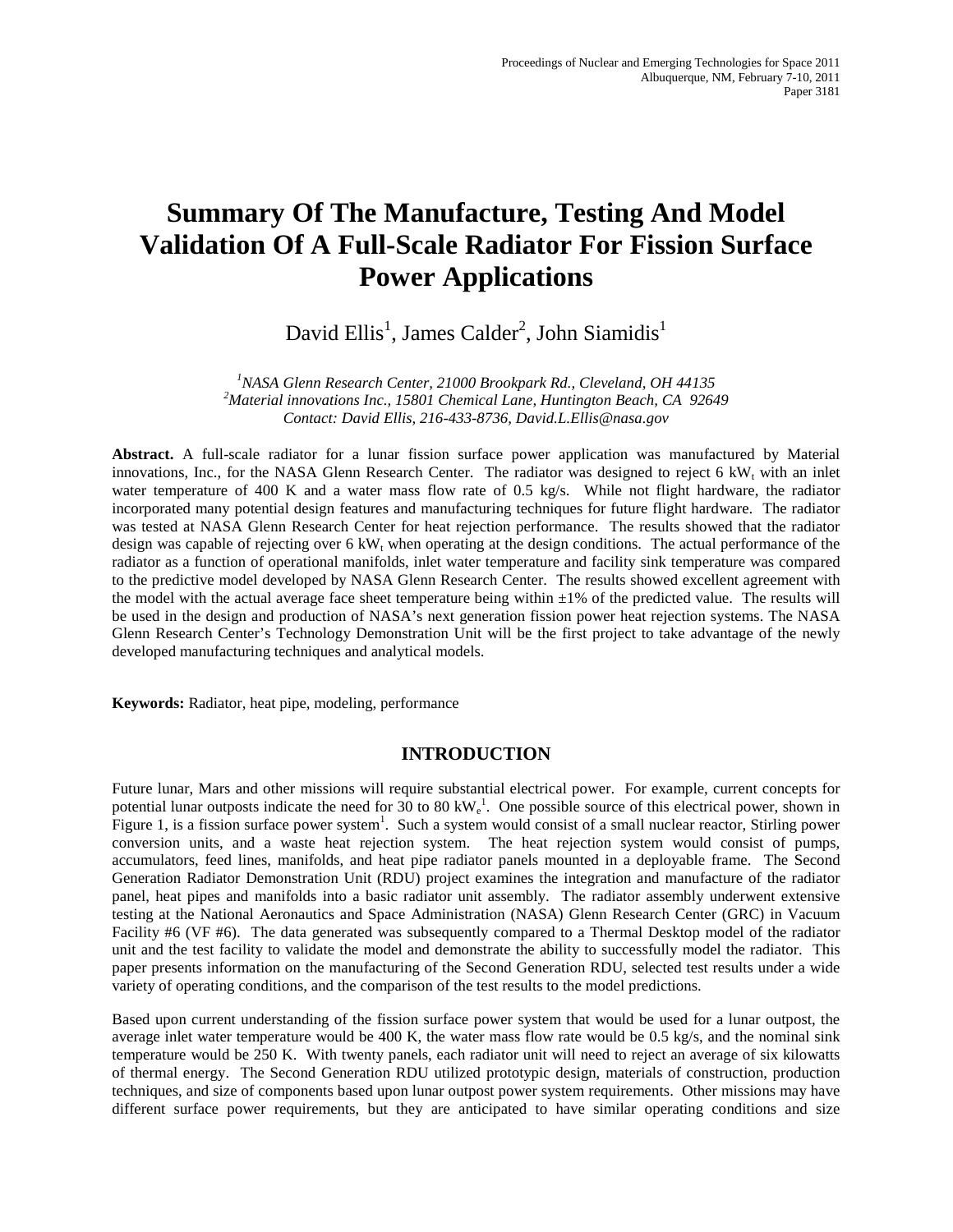requirements. Considerations were given to overall heat transfer design, freeze-thaw cycling, thermal expansion mismatch, weight minimization, and thermal and gravity induced stresses. Lunar operational considerations were addressed by providing two independent, redundant manifolds to interface to the heat pipes. The Second Generation RDU and its structural frame are shown in Figure 2. Figure 2 also shows the frame used to suspend the radiator unit during testing. A portion of VF #6 including the cold wall used to chill the chamber can be seen in the background.

The Second Generation RDU incorporates several new technologies into its design that are candidates for future fission surface power applications. It uses titanium/water heat pipes at moderate temperatures between 370 K and 430 K. It utilizes high conductivity graphite fibers in a polymer matrix for the face sheets. It uses water for the heat transfer media and titanium in the manifolds. It is designed to operate after being frozen in transit with particular emphasis on minimizing thermal expansion mismatch and formation of ice that ruptures components. While some of these technologies have been used in the past, the Second Generation RDU is the first known application where all of the technologies are integrated and tested together which makes it unique. The results will feed directly into the follow-on Technology Demonstration Unit which will incorporate a representative heat rejection system with six radiators with a power conversion unit and simulated reactor heat source.

Production of the unit began in 2008. Following delivery of the radiator in March, 2009, integration and full-scale testing was initiated at GRC. After testing was completed the data was compared to the results predicted by a model developed at NASA GRC.



**FIGURE 1.** Fission Surface Power Concept System

The Second Generation RDU was designed and built by Material Innovations Inc. (MII) of Huntington Beach, CA for NASA GRC<sup>2</sup>. The design consists of two manifolds made from CP (Commercially Pure) Grade 2 titanium; sixteen CP Grade 2 titanium-water heat pipes, POCO HTC Foam® (aka POCO) graphite foam saddles to connect the heat pipes to the face sheets, and multiple K13D2U grade graphite fiber - EX1522 cyanate ester polymer matrix face sheets for the heat rejecting surface. Once assembled, the Second Generation RDU was approximately 2.0 m tall by 2.7 m wide (79 inches x 106 inches). The edges of the panel were closed out with pitch-based graphite/epoxy, glass fiber/epoxy, and compression molded graphite/epoxy fittings. The total length of the heat pipes was 1.97 m (77.6 inches) excluding the fill tube on the end of the condenser section. To provide representative optical properties for a lunar radiator, the face sheets were coated with Lord Aeroglaze® A276.

Mechanical modeling of the complete radiator assembly was completed by MII to correctly address geometric constraints, component integration, and manufacturing tool design. Figure 3 illustrates the final design assembly. Note that the front set of face sheets are removed in the figure for viewing the interior details.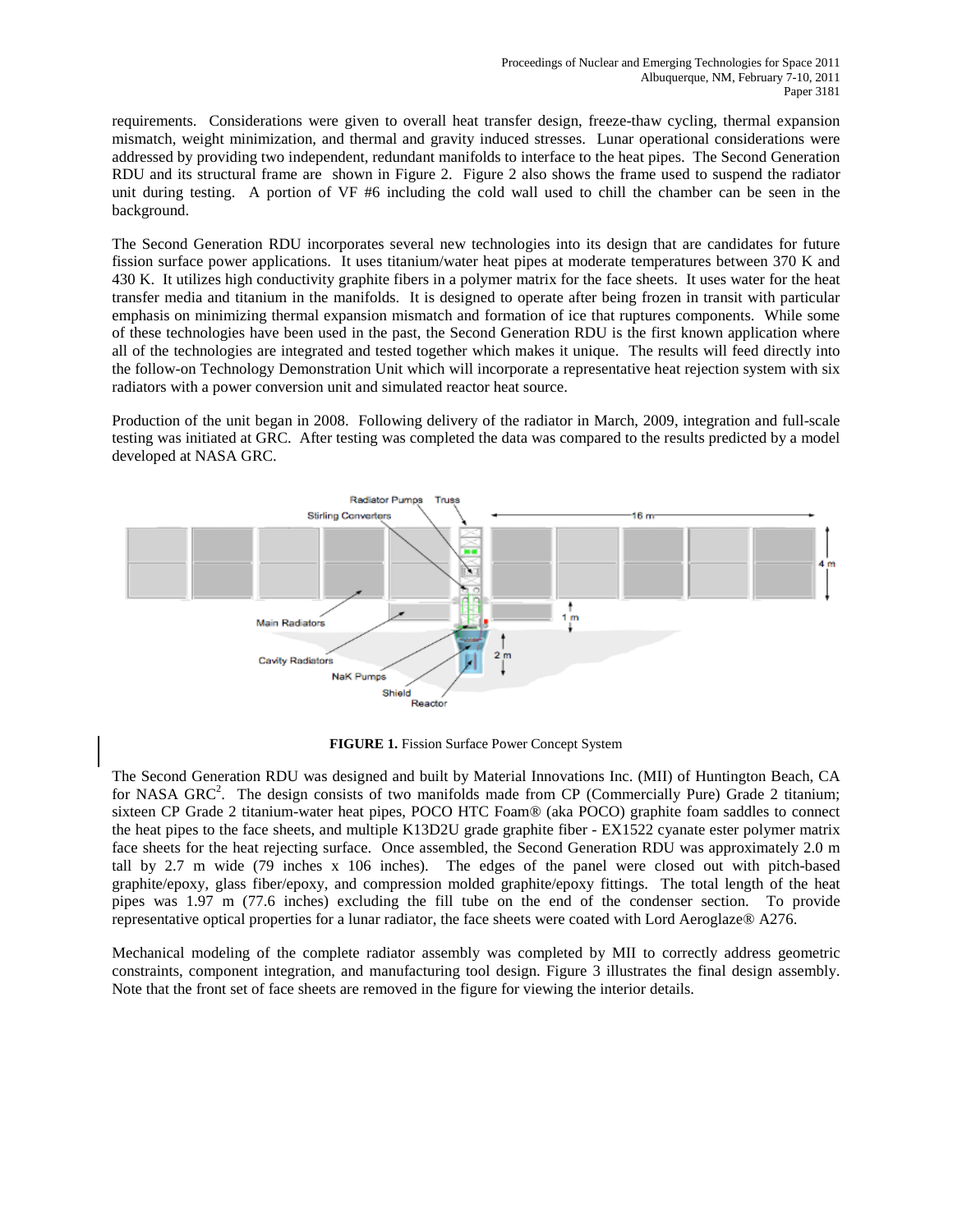Proceedings of Nuclear and Emerging Technologies for Space 2011 Albuquerque, NM, February 7-10, 2011 Paper 3181



**FIGURE 2.** Second Generation RDU Suspended In Vacuum Facility #6



# **MANUFACTURE OF THE SECOND GENERATION RDU**

**FIGURE 3.** Second Generation RDU With Front Face Sheet Panel Sets Removed

The primary components shown include the vertical heat pipes with heat exchange manifolds around the evaporators at the bottom, two independent loops for the heated fluid flow, a closeout frame, the rear face sheets shown in black, and the graphite foam saddles shown as the vertical white elements.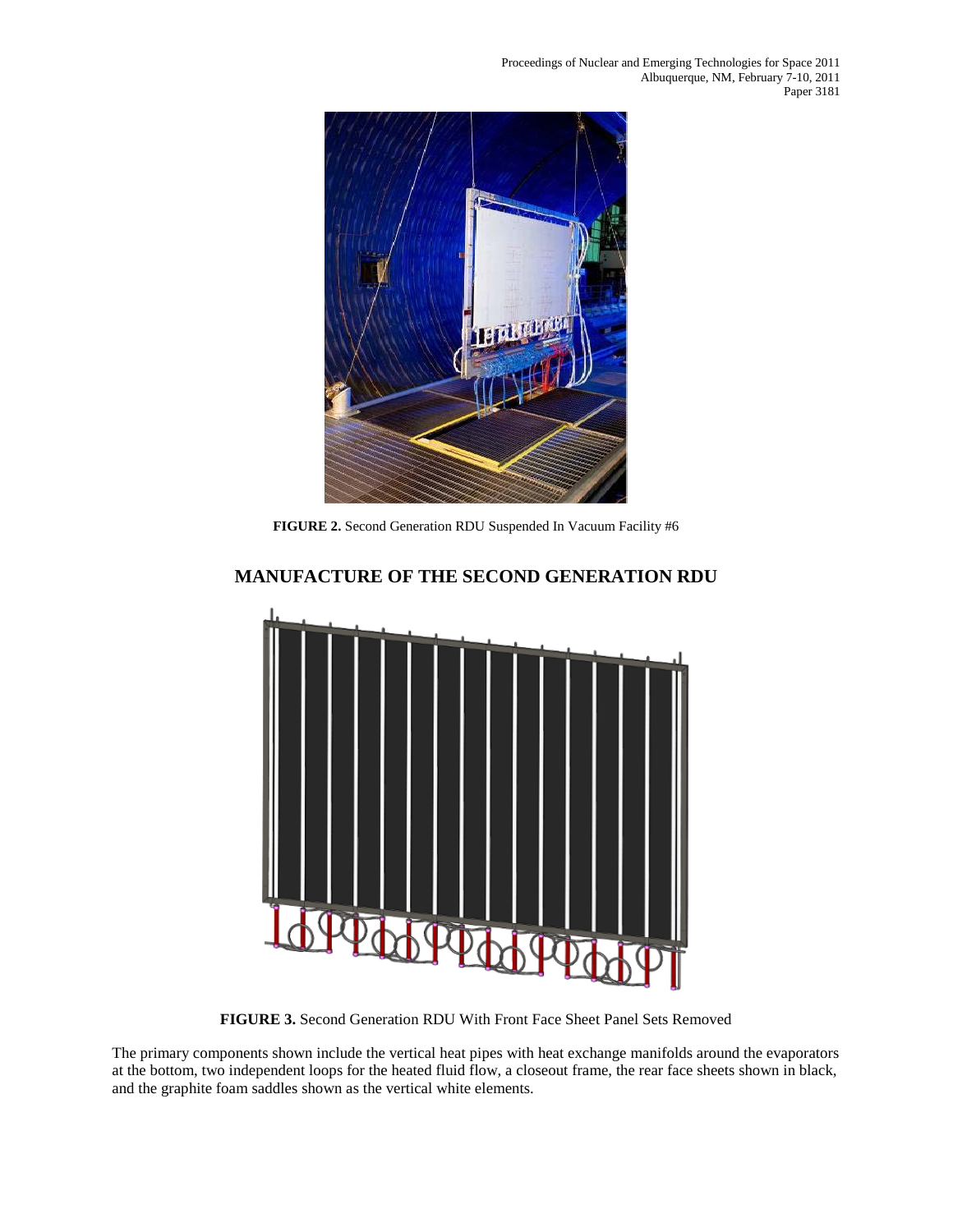Unique to this radiator was the plumbing design of the heated fluid passages. The coils shown in Figure 4 allowed for strain compliance to minimize the thermally induced stresses in the composite structures. These coils acted as reverse Bourdon Tubes in that they contract from connection to connection when the unit is pressurized and heated. This contraction minimizes the stresses that arise from the negative CTE of the composite structure.

Bending and welding of the manifold and heat exchanger assembly was based on the solid modeling shown above. Subcontractor Thermacore Inc of Lancaster, PA provided the design and delivery of the individual heat pipe elements and assemble the manifolds by welding. The connection tubes shown are 19 mm (0.75") diameter with 0.89 mm (0.035") thick walls that were formed with 75 mm (3 inch) radius loops. This was the minimum radius that could be produced with this diameter tube. Computational Fluid Dynamics (CFD) analysis was used to determine the tube diameter and to assure for a very low pressure drop along the length of this fluid circuit. In consideration for packaging, the distance between two connection circuits at the loops was minimized to 6.03 inch. The inlet and outlet cups were designed to simplify the bends in the connection tubes. The outlet cup also included an extra tab "leg" to minimize any torsion twisting incurred by the heat exchange manifold assembly during operation. An alignment bar attached to the ends was made from a CTE matching K13D graphite epoxy to assure for no mismatch stresses relative to the other graphite structures.



**FIGURE 4.** Detail View Of Second Generation RDU Showing Plumbing And Structural Elements

## **Tooling Design and Second Generation RDU Manufacture**

The solid modeling of the Second Generation RDU also allowed for the design and easy manufacture of a wide variety of fixtures and components for assembly such as those shown in Figure 5, The welding fixture shown in Figure 5a held all of the components in place during fitting and welding of the heat pipes and manifolds. The final assembly tooling shown in Figure 5b held the pieces in the proper position, allowed fit checking before assembly, and applied the required pressure to properly bond the saddles and face sheets to the heat pipes. It also allowed access to the interior of the panel during manufacture to embed sensors. Throughout manufacturing and assembly all parts and joints underwent extensive inspection and quality control testing. The modular design allowed for the easy removal of parts that failed quality control and rework of joints that did not pass inspection.

MII transferred the solid designs to Computer Numerically Controlled (CNC) waterjet cutters and other suitable equipment to make the components of the manifolds and fixturing. The use of high precision components and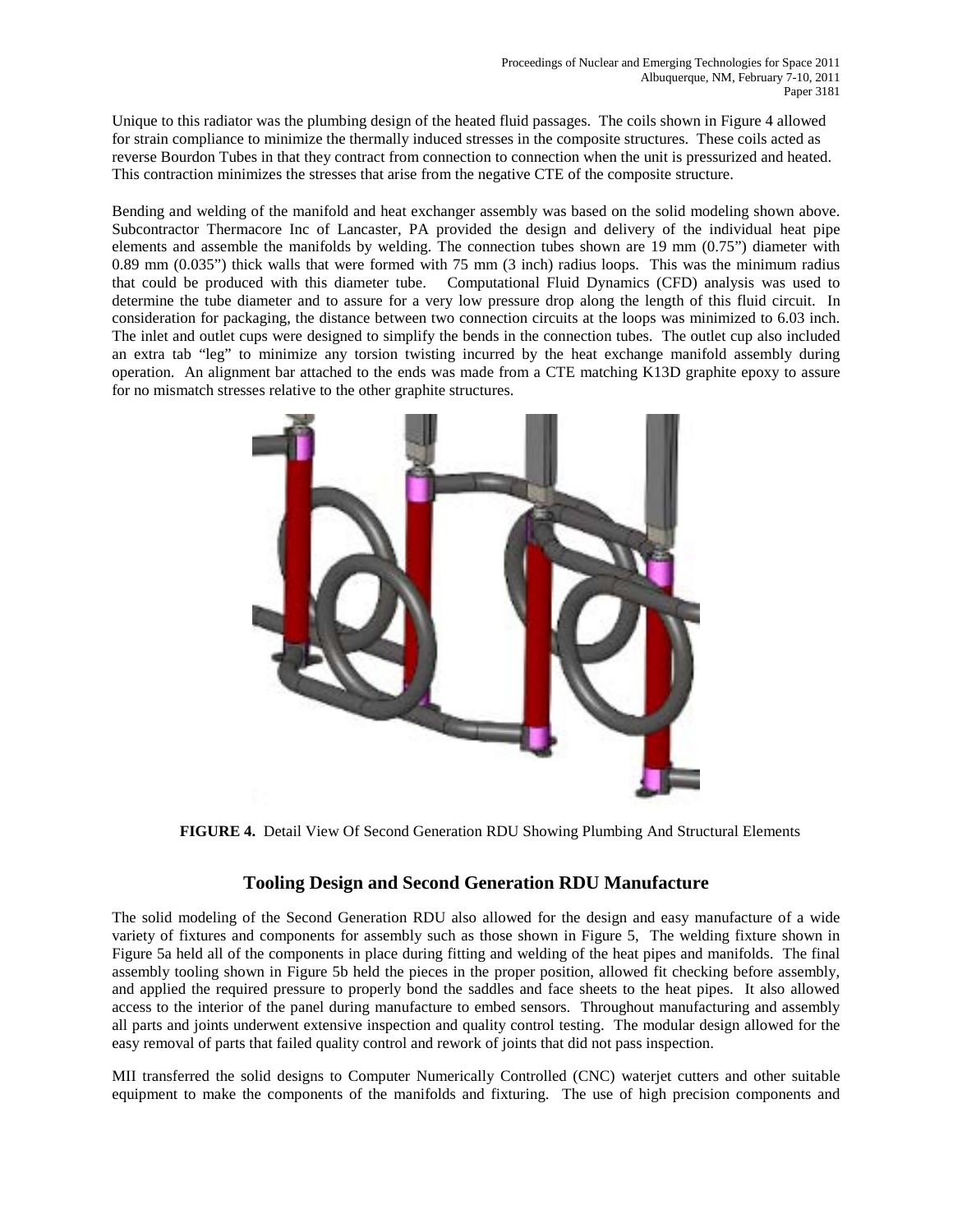fixtures allowed for easy fitment check and assembly by Thermacore. The assembly sequence was carefully controlled to minimize residual stresses and deformations. Following assembly of the two manifolds and integration of the heat pipes, the assemblies were returned to MII for the addition of the saddles, face sheets and sensors.

The close-out frame "C-channel" was made of K13D/Epoxy for the horizontal direction and Glass/Epoxy for the vertical direction. The horizontal and vertical C-channel final layup tools were machined from 3.0 m (10 feet) and 2.1 m (7 feet) lengths of channel, respectively. Saddle production resulted in the output of 25 cm (10 inch) long pieces of foam saddle for Second Generation RDU assembly. Careful attention was given to machining precision, maintaining of open cell structure, and orientation of the cut. On the latter, it is critical to maintain orientation because the foam is highly anisotropic. The high thermal conductivity direction had to be maintained in the direction of the heat flow from the heat pipe to the face sheet.



**(a)** Detail Of Welding Fixture Showing Manifold Ready For Welding **(b)** Final Assembly Tooling

#### **FIGURE** 5**.** Examples Of Second Generation RDU Assembly Fixtures

To begin production the horizontal C-channel close-out frames were slid over the heat pipe structure and secured at the top and bottom of the heat pipe condenser section where the face sheets would be. This starting point in manufacturing provided the proper alignment for each heat pipe. The alignment staged the balance of manufacturing activity to bond together the saddle and face sheet structures. The horizontal close outs were bonded in place with internal compression molded structural inserts that tie the channels to the heat pipe condenser ends.

Saddles were prepared with a proprietary thermally conductive adhesive mixture and attached to the heat pipe evaporators. The heat pipe was sandwiched between two saddle halves. A predetermined load was applied thereafter to assure a good bond between the saddle and the heat pipe.

Eighteen strips of 0.3 m x 2.7 m (1 foot x 9 feet) face sheets were fabricated from K13D2U/ EX1522 prepreg tapes. The ply layup was determined through analysis and testing. The layup was biased for directional heat transport. All face sheets were made from a 6-ply laminate  $(0^{\circ}/+11^{\circ}/-11^{\circ}/-11^{\circ}/+11^{\circ}/0^{\circ})$  with a total thickness of approximately 1 mm (0.041 inch). Final consolidation was carried out in an autoclave. Seven strips were required to complete each side of the Second Generation RDU. Twelve strips of K13D20U/EX1522 laminate 0.25 m x 2.7 m (10" x 105.6") in size were cut to make the majority of the face sheets. Two other sheets 2.7 m long were cut and fitted to width during final consolidation of the Second Generation RDU to cover the small remaining gap at the top of the radiator panel. Face sheet attachment was initiated after saddle installation was completed.

Figure 6 illustrates the attachment of internal resistance temperature detectors (RTDs) prior to joining the face sheet structure. These sensors were imbedded to measure temperature gradients within the Second Generation RDU structure during testing and evaluation at NASA GRC.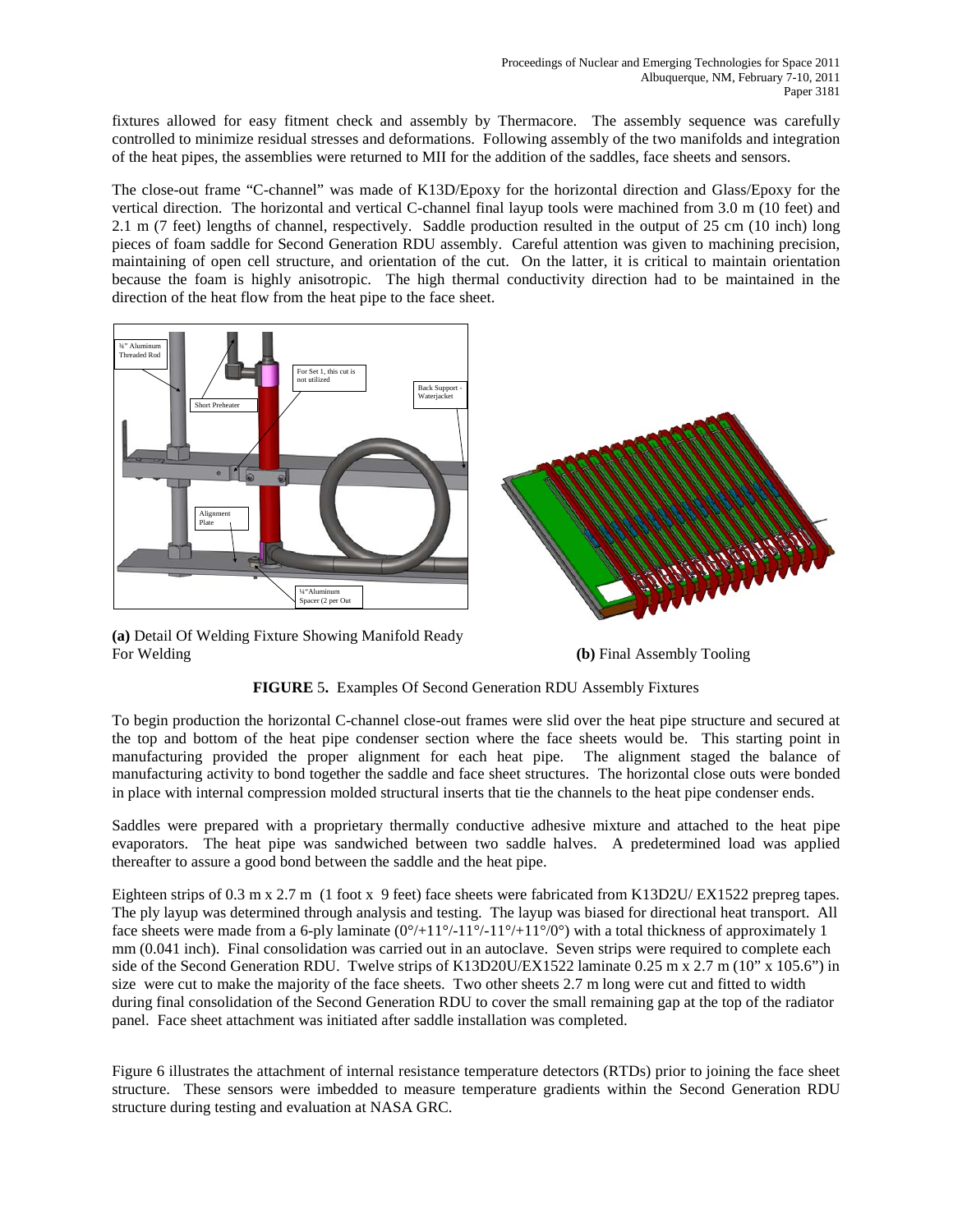Spade Bros. Inc. was contracted to paint the Second Generation RDU panel. The subcontractor developed the required methods for applying the Lord Aeroglaze A276 coating to obtain a uniform coating with a mirror smooth finish. Commercial car painting equipment was used for the coating application.



**FIGURE 6.** Internal RTDs

An aluminum support frame with detachable wheels allowed easy movement of the Second Generation RDU. The base also allowed the frame to stand without additional support. The Second Generation RDU panel was suspended by braided stainless steel wires at the corners. Additional catch wires were attached at the top and sides. The frame without the wheels was also used at NASA GRC to suspend the Second Generation RDU in the vacuum facility (Figure 2). Delivery of the Second Generation RDU was made to NASA GRC in March 2009. MII provided installation support and technical support during the test period.

# **PERFORMANCE TESTING OF THE SECOND GENERATION RDU**

# **Experimental Procedure**

The Second Generation RDU was instrumented to provide the required performance information about the face sheets, POCO graphite foam saddles, heat pipes, manifolds and water. The face sheet temperatures were measured using Type T thermocouples. The water temperatures were measured using 1/10 DIN (Band 5) single element RTDs. The water volume flow rate for each manifold was measured using a Khrone Optiflux 5100 flow meter with IC 300 readout. Class B micro-RTDs were embedded within the panel on heat pipes 7 and 9 to provide internal panel temperature data.

Two hundred two channels were recorded using a custom data acquisition (DAQ) system running LabView. Analog to digital conversion was accomplished using a National Instruments' SCX-1600 DAQ module in an SCXI-1001 chassis. Seven SCXI-1102 32 channel thermocouple and one SCXI-1581 RTD current excitation modules were used to convert the thermocouple and RTD voltages into a digital temperature signal. End-to-end calibrations were done for all of the water RTDs and a representative subsample of the thermocouples and micro-RTDs before and after testing. The water flow meters were also calibrated before and after testing.

Hot water was supplied by a custom-designed 40 kW water heater manufactured by Heat Exchange And Transfer, Inc. Deionized water with a resistivity greater than 200 kΩ-cm was used for the heat transfer fluid. The water was heated and supplied by the water heater to the Second Generation RDU manifolds through stainless steel pipes.

VF #6 is a cylindrical vacuum chamber approximately 21.3 m (69 feet) long that has a 7.0 m (23 feet) inner diameter. The chamber includes a full axial-length liquid nitrogen cold wall with three independently controlled zones that can be chilled to a surface temperature of about 80 K. The Second Generation RDU was mounted in the middle of the chamber corresponding to the central cold wall zone. The cold wall extends 300° around the chamber with the bottom 60° and ends not being covered by the cold wall. The chamber was operated at a pressure between 0.7 mPa and 1 mPa during testing to provide the lunar-like vacuum environment and effectively eliminate convective heat transfer.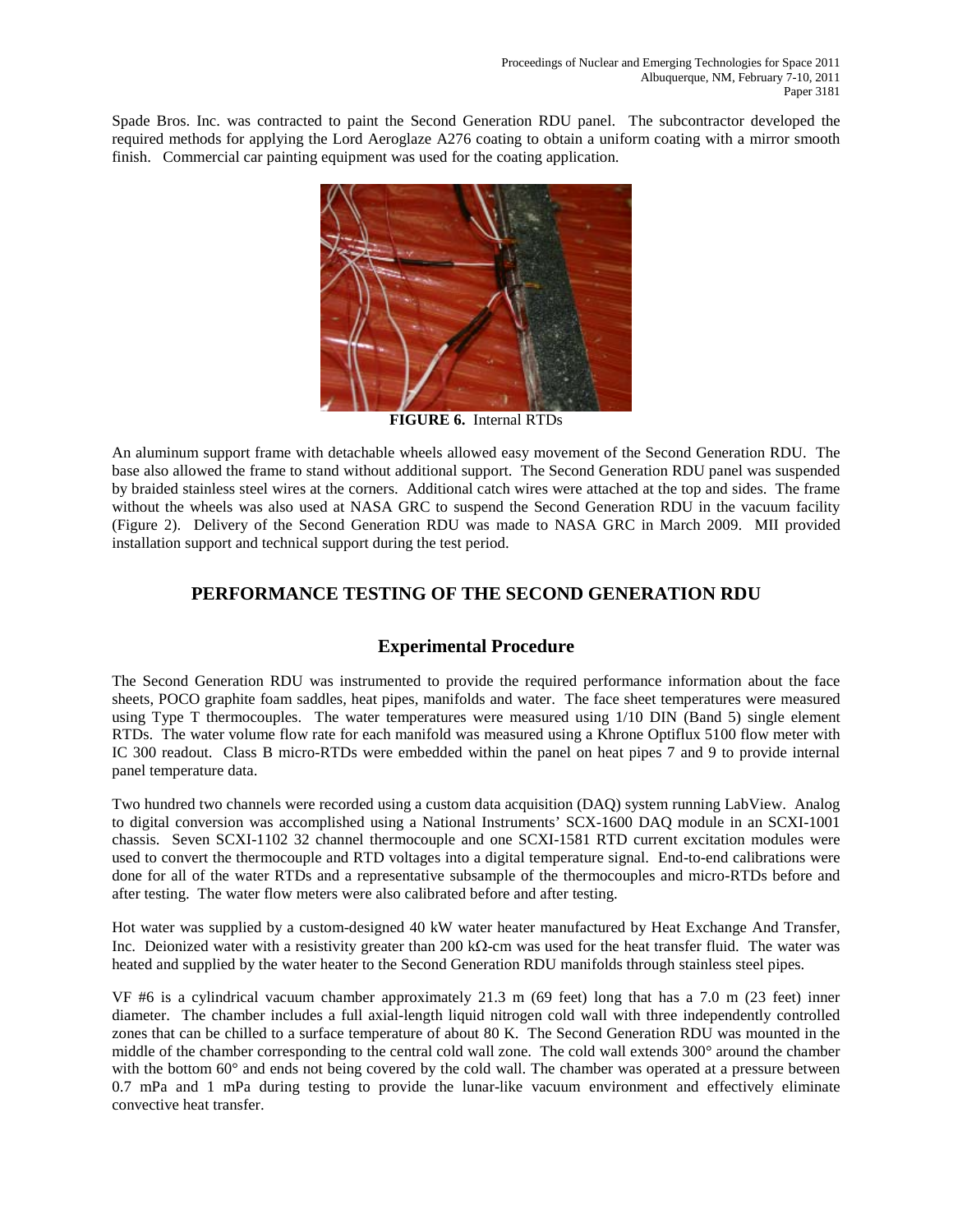Four independent variables were identified for performance testing: operating manifold(s), inlet water temperature, water flow per manifold, and sink temperature. Inlet water temperature and water flow were continuously variable over the range of interest. Because of the nature of the manifolds, they were either on or off. Likewise, the cold wall was either on or off, so there were only two sink temperatures available. A Design of Experiment (DOE) was created to determine the heat dissipated as a function of the independent variables. Water flow was varied from 0.05 to 0.5 kg/s. The inlet water temperature was varied from 370 K to 430 K. Test points were repeated to ensure that good statistics could be generated for each test condition as well as to aid in curve fitting and model validation during the post-test data analysis.

The heat rejected by the Second Generation RDU was independently measured simultaneously by two methods. Details of the methods are discussed in Reference 3. The first method relies upon the decrease in enthalpy as heat is extracted from the water and rejected through the radiator. The heat rejected is calculated from the equation

$$
Q = \dot{m} \big[ h(T_{\text{Inlet}}, P_{\text{Inlet}}) - h(T_{\text{Outter}}, P_{\text{Outlet}}) \big] \tag{1}
$$

The second method used the average temperature of the face sheets and sink to calculate the heat rejected by radiation using the Stefan-Boltzmann equation

$$
Q = A \sigma \varepsilon \left( T_{Panel}^4 - T_{Sink}^4 \right) \tag{2}
$$

Discrepancies in the heat rejection were noted, so a third method based upon the fin efficiency model work of Gilmore<sup>4</sup> and Chang<sup>5</sup> was utilized to evaluate the water temperature decrease required to match the radiation model heat rejections. The equation used was

$$
Q = A \varepsilon \eta_e \sigma \left( T_B^4 - T_{\text{Sink}}^4 \right) \tag{3}
$$

Chang numerically solved the full differential equation for the fin efficiency to develop the equations

$$
\eta_e = (1 - 1.125\zeta + 4.60\zeta^2)(1 - \theta^4) \quad 0.01 \le \zeta \le 0.2
$$
  
= (-0.405 log \zeta + 0.532)(1 - \theta^4) \quad 0.2 \le \zeta \le 2.0 (4)

Here  $\subset \subset \mathbb{R}^d$  are defined by the equations

$$
\zeta = \frac{\sigma L^2 T_B^2 (\varepsilon_1 + \varepsilon_2)}{kt}
$$
\n(5)

$$
\theta = \frac{T_s}{T_B} \tag{6}
$$

Using these equations and iterating to calculate an outlet water temperature allowed for the calculation of the required water temperature drop as well as the power.

#### **Results And Discussion**

The performance of the Second Generation RDU was defined by the heat that it could reject for a given inlet water temperature and water flow rate. The heat rejection as measured by the temperature difference of the water across the manifold (Equation 1) is shown in Figures 7, and the heat rejection based on thermal radiation calculated from the face sheet temperatures and the Stefan-Boltzmann Equation (Equation 2) is shown in Figure 8. The radiator performance is presented for both the cold wall off and on conditions.

In these figures, both manifolds are operational. Operating either manifold 1 or 2 alone produce similar shaped graphs. For brevity, these plots are not shown here. More complete information will be presented in the Second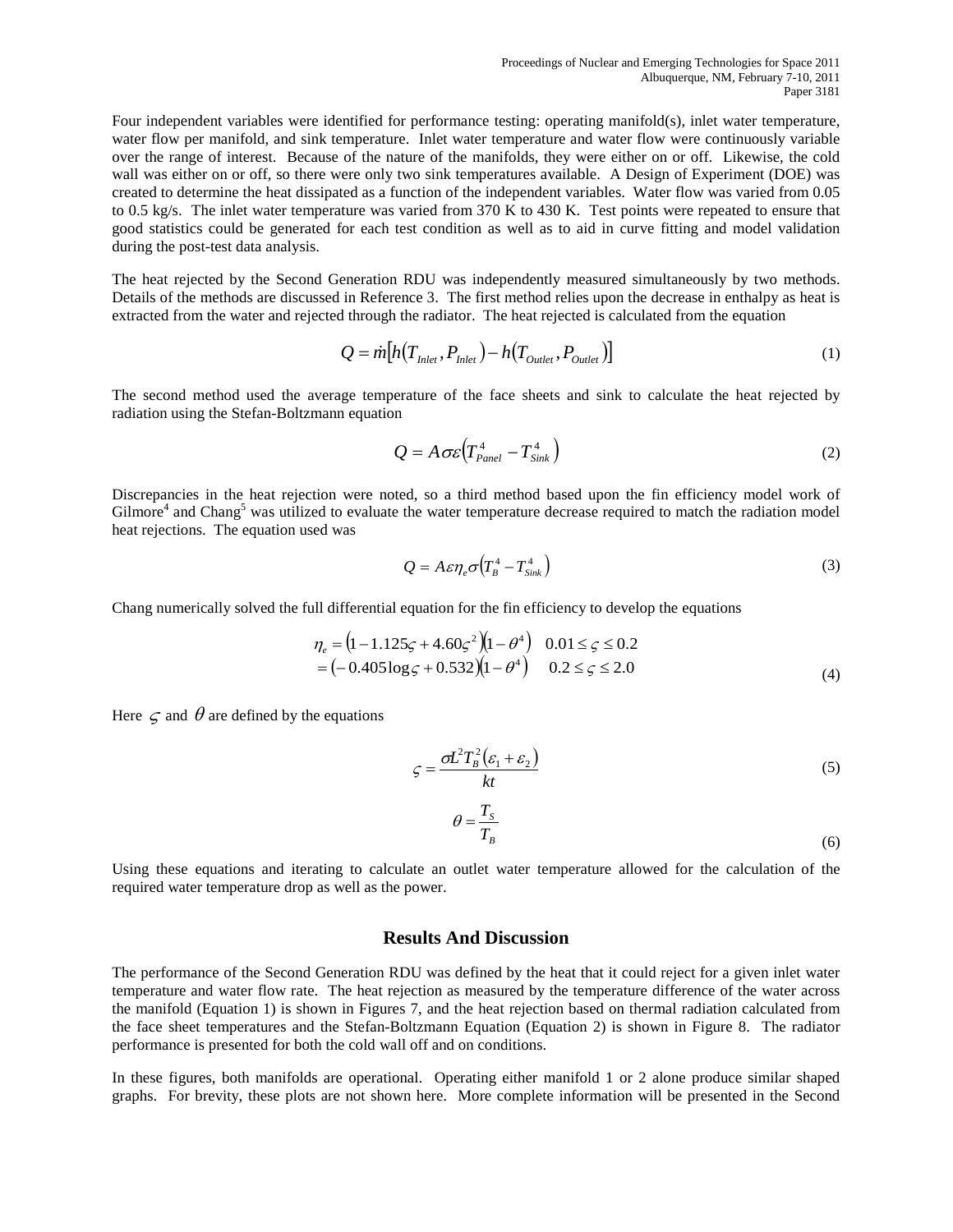Generation RDU Final Test Report<sup>6</sup>. As expected, the major difference with one manifold operating was a lower total heat rejection. At 400 K and a water mass flow rate of 0.25 kg/s per manifold  $(0.5 \text{ kg/s}$  total for both manifolds operating), the average heat rejection for a single manifold operating was 73% of the two manifold operating. The heat rejection for the single manifold operation exceeds 50% of the dual manifold operation because the fin length and the area of the radiator associated with each manifold increases when the second manifold is turned off. This allows the operational manifold to radiate more heat.

This result has significant ramifications for lunar operations in that it demonstrates an ability to reject most of the reactor heat if one manifold is lost. That means that the electrical power available to a lunar outpost will remain high. The amount of heat can be increased further by increasing the inlet water temperature. An increase to 430 K results in the total heat rejected by one manifold reaching 95% that of two manifolds operating at 400 K. While material and equipment limitations will place a restriction on how high the water temperature can be raised, there is at least a reasonable path for retaining most of the power capability for the fission surface power system in the event a cooling loop is lost.

The Second Generation RDU heat rejection performance as a function of water mass flow rate through the manifolds was also examined. Figure 9 shows the heat rejected based upon the Stefan-Boltzmann Equation (Equation 2) for an inlet water temperature of 400 K. There is a distinct drop-off in the heat rejected at the lowest water mass flow rates. The heat transfer coefficient decreases as the water flow rate decreases, so the amount of heat that can be transferred from the water to the heat pipe decreases. Low flow rates may also promote laminar rather than turbulent flow which exacerbates the problem. The difference in heat rejection between moderate (0.25, 0.32 kg/s) and full (0.5 kg/s) water flows is relatively small.

The ability to reject over 6 kW<sub>t</sub> at total water mass flow rates below even 0.2 kg/s when the cold wall is operating indicates that the fission surface power system may be capable of operating at a much lower water mass flow rate. The lower water mass flow rate would have to be traded against the water temperature decrease and heat rejection to optimize the heat rejection system, so it is not clear how much the water mass flow rate can be decreased and still meet the total heat dissipation requirement of the system. One implication of a lower water mass flow rate on the system is that the pump mass and power may be reduced. This would reduce both the total mass of the heat rejection system and the parasitic power required to run the heat rejection system. Both of these would be desirable for future fission surface power systems.

Even if a reduction in water mass flow rate is not implemented, the results show that some loss of flow can be tolerated. This means minor degradation of the pump and the heat transfer loops during operation of the power system will not have any real impact upon the ability of the heat rejection system to perform adequately. This will improve safety and mitigate risk in the heat rejection system.



**FIGURE 7.** Heat Rejection Based Upon Water Temperature Decrease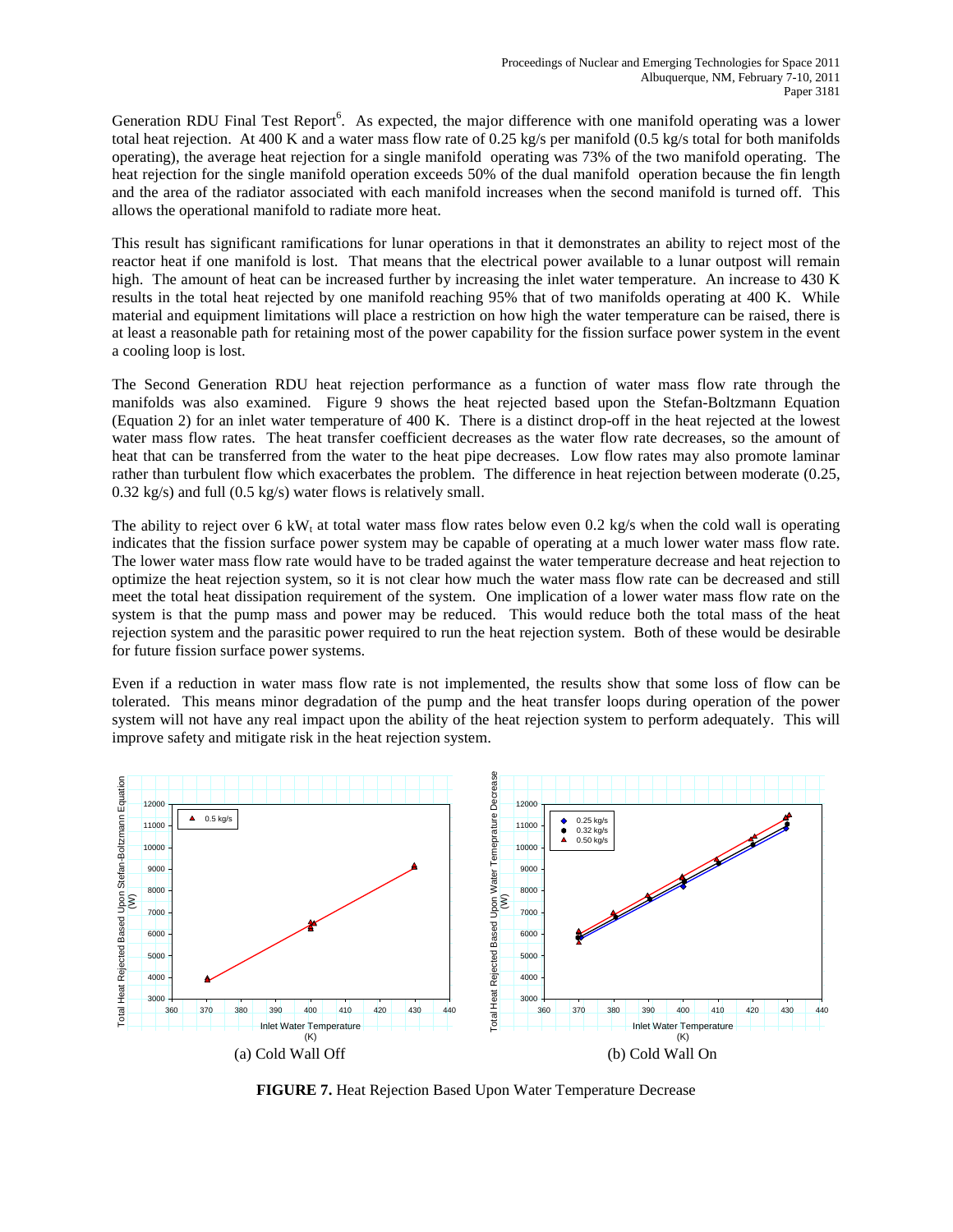

**FIGURE 8.** Heat Rejection Based Upon Average Face Sheet Temperature And Stefan-Boltzmann Equation



**FIGURE 9.** Heat Rejection With 400 K Inlet Water Temperature As A Function Of Water Mass Flow Rate

The difference between the heat rejection calculation based upon using the Stefan-Boltzmann Equation (Equation 2) and the calculation based upon the fluid heat change (Equation 1) is substantial. The heat rejection calculated from the manifold water temperature decrease is about 23% greater on average than that calculated from the Stefan-Boltzmann equation at all operating conditions. The analysis also showed that the difference is systematic rather than random since there is a strong linear correlation between the two heat rejection values. Sources of the disparity were investigated to determine possible causes.

Measurement error analysis was conducted by Integrated Sciences Group of Bakersfield, CA to determine how much the errors in the measuring devices could contribute to the difference in the powers calculated. A full analysis was done at 400 K and full flow (0.5 kg/s) with the cold wall on and both manifolds operating. Both the fluid heat loss and the radiation heat loss were analyzed. The results indicated that the total measurement error for the fluid heat loss was ±656 W or ±7.6% of the average measured value while the measurement error for the radiation heat loss was ±379 W or ±5.4% of the average measured value. In both cases, the temperature measurement error accounted for 95% of more of the total measurement error. Water mass flow measurements and other contributors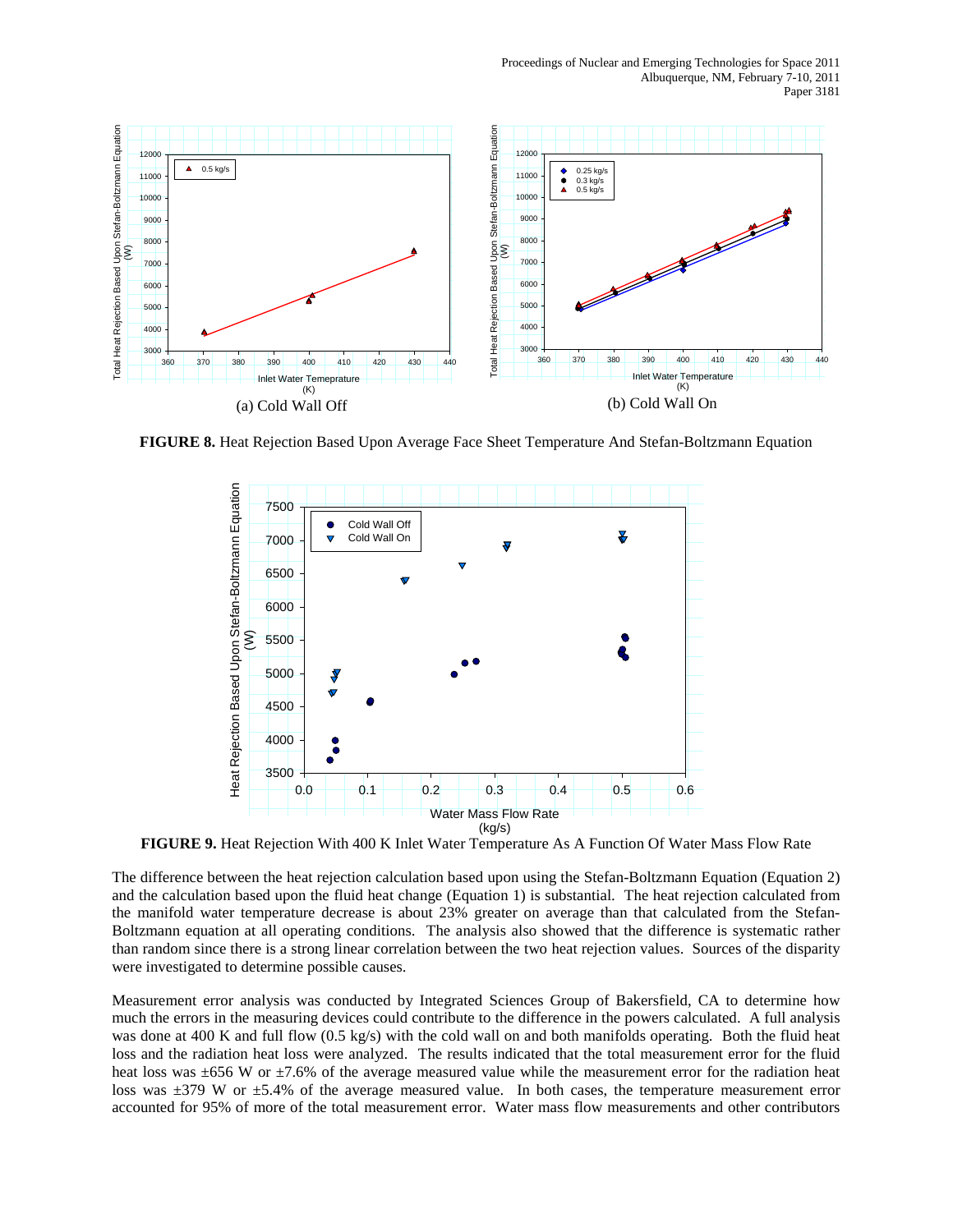had very minimal effects. Based upon these results, a difference of 13% at most can be explained by measurement error. The difference at this condition is 18%. Therefore, measurement error alone cannot explain the difference between the two heat dissipation values even if the maximum measurement error is assumed.

Test results showed that the fin root temperatures were consistent and repeatable for both heat pipe sets. Calculations of the heat rejection based upon the methods of Gilmore and Chang (Equation 3) were compared with calculation of the heat rejection from the other two methods. The fin efficiency heat rejection values were very close to the values calculated from the average face sheet temperature and the Stefan-Boltzmann equation (Equation 2). When the outlet water temperatures from the fin efficiency model were compare to the measured outlet water temperatures, the differences were between 0.5k and 2 K for a water mass .flow rate of 0.5 kg/s. This highlights how much effect small changes in the change in water temperature can have on the calculated heat rejections. It also indicates that these measurruements are a likely cause of the observed differences.

The model also allows the calculation of the hat rejection at any sink temperature within the design space. Using a sink temperature of 250 K, the nominal full sun lunar heat sink temperature, the radiator is capable of rejecting 6,276 W at a water mass flow rate of 0.5 kg/s and an inlet water temperature of 400 K. This is 4.6% more than the nominal requirements, so Second Generation RDU was deemed to be successful.

To summarize the heat rejection performance with both manifolds operating, the Second Generation RDU had a wide range of heat rejections for the sink temperature, water flow rate and inlet water temperature tested. Using the values calculated from the Stefan-Boltzmann Equation, for the nominal flow condition of 0.5 kg/s total, the heat dissipated ranged from 3,350 W with an inlet water temperature of 370 K and the cold wall off to 9,270 W with an inlet water temperature of 430 K and the cold wall on. At the nominal inlet temperature of 400 K, with the cold wall on, the heat rejected based upon the Stefan-Boltzmann Equation ranged from 4880 W at a total water flow rate of 0.05 kg/s to 7040 W at a total water flow rate of 0.5 kg/s. Turning the cold wall off lowered the heat dissipated from 7040 W to 5386 W at a 400 K inlet water temperature and 0.5 kg/s water flow rate based upon the Stefan-Boltzmann Equation.

## **SECOND GENERATION RDU MODEL VALIDATION**

Thermal Desktop from C&R Technologies was used to model the Second Generation RDU and VF #6. Thermal Desktop is a CAD-based modeling program, so design drawings could be imported into the program and used directly. It was necessary to model the internal details of the Second Generation RDU to understand the heat flow path and determine the anticipated temperature drops within the panel. Figure 10 shows the models used for the Second Generation RDU. Figure 11 shows the model used for Vacuum Facility #6. The model contains all major chamber features. The end caps and the bottom 60° of the chamber are uncooled and are modeled as such. The figure also shows the position of the Second Generation RDU within the VF #6 chamber during testing.



**(a)** Overview of Second Generation RDU Model **(b)** Detail Of Second Generation RDU Internal Parts

**FIGURE 10.** Second Generation RDU Thermal Desktop Model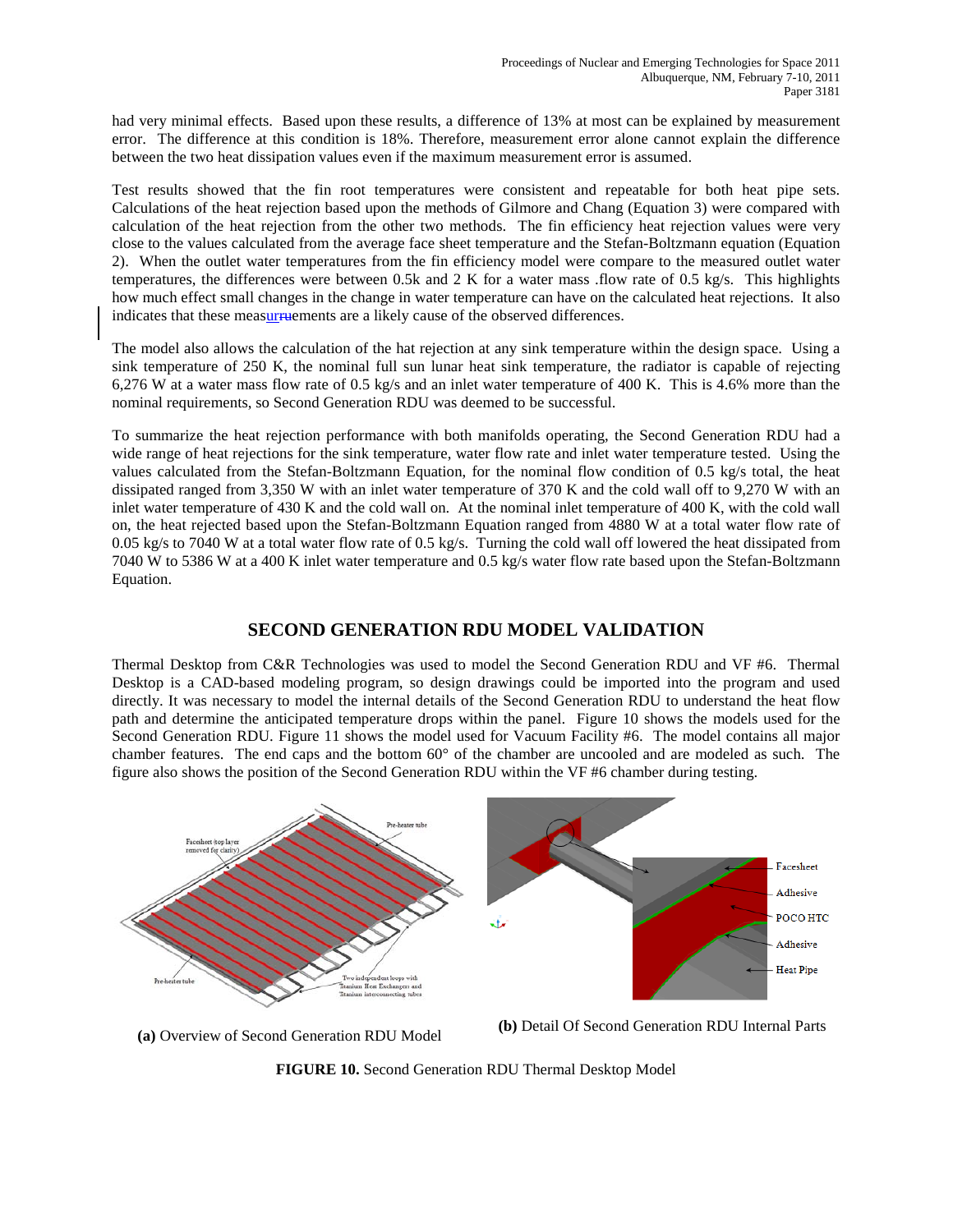Thermophysical properties for the Second Generation RDU were supplied by MII. The face sheet optical properties (emissivity and absorptivity) were measured at NASA GRC before and after testing and remained constant. The values for the heat pipes and manifolds are for titanium and are taken from a standard database used by NASA that was compiled by NASA Engineering and Safety Center<sup>7</sup>. The material values used in the model are presented in Table 1. The as-built masses of the Second Generation RDU were supplied by MII and were also incorporated into the Thermal Desktop model.



**FIGURE 11.** Thermal Desktop Model Of Vacuum Facility #6

The Second Generation RDU model was broken down into nodes, contactors and conductors for the analysis. VF #6 was broken down into surfaces and nodes. A total of 473 solids, 18 surfaces, 9880 nodes, 350 contactors and 1137 conductors were used in the combined model. Each surface, node, contactor and conductor was assigned a set of properties based upon the material of construction.

|              | <b>Material</b>         | Conductivity   | <b>Absorptivity</b> | <b>Emissivity</b> |
|--------------|-------------------------|----------------|---------------------|-------------------|
|              |                         | $(W/m-K)$      |                     |                   |
| Heat Pipes & | Titanium                | $K_x=K_y=K_z=$ | $0.52^7$            | $0.12^7$          |
| Heat         |                         | 15.6           |                     |                   |
| Exchanger    |                         |                |                     |                   |
| Saddle       | POCO HTC                | $K_x=K_y=70$   | NA                  | <b>NA</b>         |
|              |                         | $K_{z} = 245$  |                     |                   |
| Face sheet   | $K13D (\pm 11^{\circ})$ | $K_x=379$      | 0.2                 | 0.89              |
|              |                         | $K_v = 14.7$   |                     |                   |
|              |                         | $K_{z} = 1.65$ |                     |                   |
| Adhesive     | MП                      | $K_x=K_y=K_z=$ | NA                  | <b>NA</b>         |
|              | Adhesive                | 8.0            |                     |                   |

**TABLE 1.** Material Properties Used For Second Generation RDU Thermal Desktop Model

There are three parameters that play a significant role in the thermal analysis but are not calculated automatically within Thermal Desktop. These parameters have to be calculated outside the code and supplied as user-specified inputs to the program. The first parameter was the water to heat pipe outer wall heat transfer coefficient. The heat transfer coefficient from the coolant fluid to the heat pipe outer wall would be very difficult to calculate given the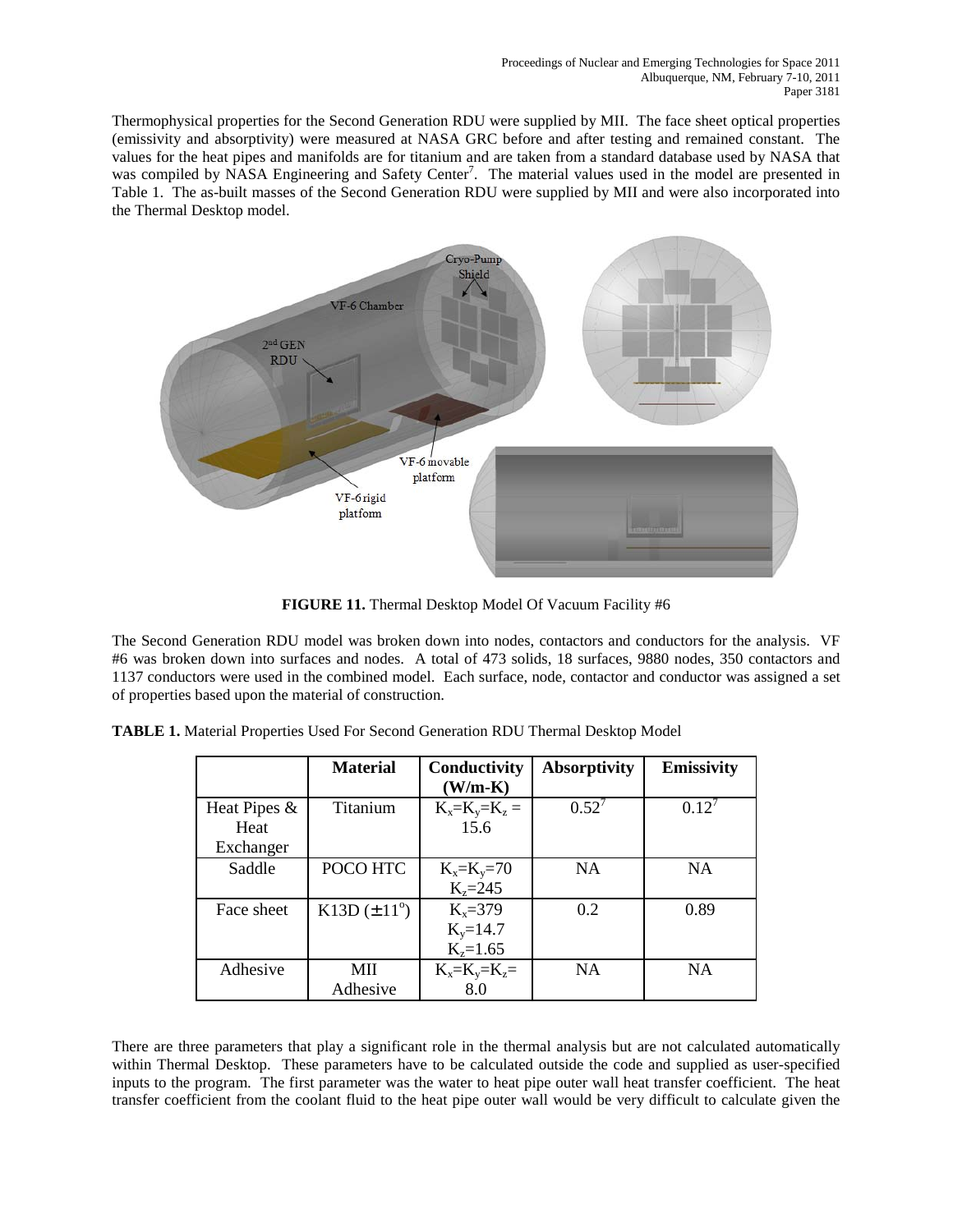complex geometry of annular flow around the evaporator combined with the two 90 degree bends at the entrance and exit of the heat exchanger. Instead, the flow was modeled as flow between simple concentric cylinders in order to estimate the heat transfer coefficients<sup>8</sup>. The heat transfer coefficients were calculated as a function of inlet water temperature. The results showed an approximately 20% reduction in heat transfer coefficient as the coolant fluid temperature decreased from 430 K to 370 K.

The internal heat pipe heat transfer coefficients in the evaporator and the condenser also could not be modeled within Thermal Desktop. For the purpose of this analysis, these coefficients were determined empirically based upon the test data. The heat transfer coefficients were calculated by iterating the heat transfer coefficient values until the average radiator surface temperature and the heat pipe outer wall temperature matched the test results within 2%. A 45% reduction in the heat transfer coefficients was observed between the highest and lowest panel temperatures.

The results from a run which did not have any heat supplied to the Second Generation RDU were used to validate the interaction between the Second Generation RDU and VF #6. The test also confirms the sink temperature calculated by Thermal Desktop. Since the radiator was receiving no heat, the average surface temperature will tend asymptotically towards the sink temperature and, with sufficient time, reach the sink temperature. The calculated average panel temperature was 151.9 K at the time when the test was terminated at about 48 hours. The measured average panel temperature was 151.4 K. The average heat sink temperature was calculated to be 150.6 K. The average sink temperature as measured by witness thermocouples attached to the side of the frame was 150.2 K. The excellent agreement between the predicted and actual values demonstrated that the model was accurately modeling the interactions and the sink temperature.

A subset of 16 tests from the 110 test runs conducted was modeled in Thermal Desktop. The tests are representative of the range of inlet water temperatures, sink temperatures and operational manifolds for full water mass flow rates (0.50 kg/s for both manifolds operating and 0.25 kg/s for one manifold operating). Given the consistency and repeatability of the test data, it was decided that successfully modeling this subset would demonstrate that the model was valid and could be used in future efforts such as the Technology Demonstration Unit where similar radiators will be used.

Analysis of the data indicated that the top row of thermocouples was not producing data that was consistent with the data for other thermocouples and RTDs during that same run. Based upon IR camera observations, this likely reflects varying amounts of NCG in the heat pipes and hence active condenser lengths. Since Thermal Desktop could not account for this and because the area involved was so small, it was decided to ignore the data from the top row of thermocouples for purposes of the model validation. This idealized the heat pipes to having little or no NCG which is likely closer to what future heat pipes will be. The small error introduced was recognized and accepted.

The actual and predicted average face sheet surface temperature for each of the 16 runs were calculated and compared. The results are shown in Table 2. The difference between the actual average panel temperature and the predicted average panel temperature was generally much less than  $\pm 1\%$  and never exceeded  $\pm 1\%$ . The results clearly indicate excellent agreement between the model and the test data, indicating that the model can accurately predict the face sheet temperature.

## **SUMMARY AND CONCLUSIONS**

A radiator assembly suitable for use in a fission power system for the Moon and other applications was constructed by material innovations inc. and tested by NASA Glenn Research Center. The radiator exceeded the performance goal of dissipating 6 kW<sub>t</sub> to a 250 K sink with an inlet water temperature of 400 K and a total water mass flow rate of 0.5 kg/s by 4.6%. Models developed at NASA GRC for the Second Generation RDU showed excellent agreement with the experimental data.

Based upon these results, it was concluded that a lightweight radiator assembly could be successfully manufactured from polymer matrix composites and titanium water heat pipes and manifolds. Testing of the radiator assembly confirmed that it was capable of meeting the design goals. The testing also validated the models developed for the Second Generation RDU. The models and manufacturing experience can be used in the future for similar radiators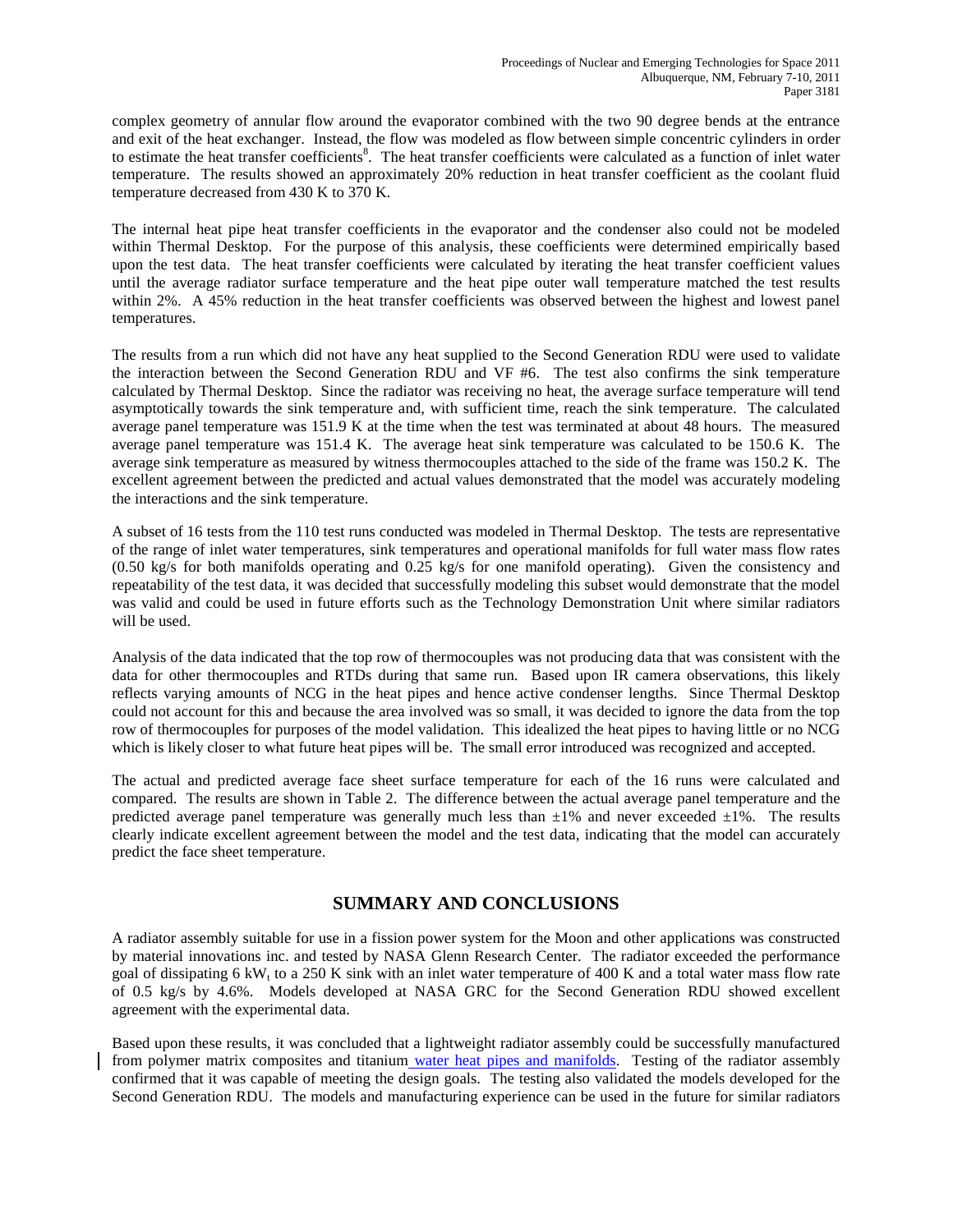such as those planned for NASA GRC's Technology Demonstration Unit and for modeling more complex heat rejection systems.

|           |                  | <b>Total Water</b> |                    | <b>Actual Average</b> | Predicted     |                   |
|-----------|------------------|--------------------|--------------------|-----------------------|---------------|-------------------|
|           |                  | Mass Flow          | <b>Inlet Water</b> | Panel                 | Average Panel | Panel             |
|           | Operating        | Rate               | Temperature        | Temperature           | Temperature   | Temperature       |
| Cold Wall | <b>Manifolds</b> | (kg/s)             | (K)                | (K)                   | (K)           | <b>Difference</b> |
| Off       | $1 + 2$          | 0.5                | 370                | 346.8                 | 349.7         | $-0.82%$          |
| Off       | $1 + 2$          | 0.5                | 400                | 371.9                 | 372.5         | $-0.16%$          |
| Off       | $1 + 2$          | 0.5                | 430                | 393.8                 | 393.1         | 0.17%             |
| On        | 1                | 0.25               | 370                | 313                   | 312.3         | 0.21%             |
| On        | $\overline{2}$   | 0.25               | 370                | 312.7                 | 312.5         | 0.07%             |
| On        | 1                | 0.25               | 400                | 334.1                 | 335.2         | $-0.35%$          |
| On        | 2                | 0.25               | 400                | 337.1                 | 334.3         | 0.82%             |
| On        | 1                | 0.25               | 430                | 352.8                 | 353.4         | $-0.17%$          |
| On        | $\overline{2}$   | 0.25               | 430                | 356.2                 | 352.7         | 1.00%             |
| On        | $1+2$            | 0.5                | 370                | 335.4                 | 336.1         | $-0.20%$          |
| On        | $1+2$            | 0.5                | 380                | 344.6                 | 344.8         | $-0.07%$          |
| On        | $1 + 2$          | 0.5                | 390                | 352.4                 | 352.9         | $-0.14%$          |
| On        | $1 + 2$          | 0.5                | 400                | 360.6                 | 361           | $-0.12%$          |
| On        | $1+2$            | 0.5                | 410                | 368.3                 | 368.4         | $-0.04%$          |
| On        | $1+2$            | 0.5                | 420                | 376.7                 | 376.4         | 0.08%             |
| On        | $1+2$            | 0.5                | 430                | 382.6                 | 382.6         | 0.00%             |

| TABLE 2. Comparison Of Actual And Predicted Average Panel Temperatures And Heat Rejections |
|--------------------------------------------------------------------------------------------|
|--------------------------------------------------------------------------------------------|

## **NOMENCLATURE**

| A                             |     | $=$ area of face sheets (m <sup>2</sup> )                                      |
|-------------------------------|-----|--------------------------------------------------------------------------------|
| h                             |     | $=$ enthalpy of water (kJ/kg)                                                  |
| k                             | $=$ | fin thermal conductivity (W/mK)                                                |
| L                             | $=$ | heat pipe spacing divided by 2 (m)                                             |
| $\boldsymbol{m}$              | $=$ | mass flow $(kg/s)$                                                             |
| $P_{\text{Inlet}}$            | $=$ | manifold inlet water pressure (atm)                                            |
| $P_{\textit{Outlet}}$         | $=$ | manifold outlet water pressure (atm)                                           |
| Q                             |     | $=$ heat rejected (W)                                                          |
| t                             | $=$ | fin thickness                                                                  |
| $T_{\text{Inlet}}$            | $=$ | water temperature at the manifold inlet $(K)$                                  |
| $T_{\text{outlet}}$ =         |     | water temperature at the manifold outlet $(K)$                                 |
| $T_{\mathit{Panel}}$          |     | $=$ average radiator face sheet temperature $(K)$                              |
|                               |     | $T_{\text{Sink}}$ , $T_s$ = average sink temperature (K)                       |
| $T_{R}$                       |     | $=$ average fin root temperature $(K)$                                         |
| ε                             |     | $=$ emissivity                                                                 |
| $\varepsilon_1$               |     | $=$ emissivity of front of radiator panel                                      |
| $\varepsilon$                 | $=$ | emissivity of back of radiator panel                                           |
| $\eta_{\scriptscriptstyle e}$ | $=$ | fin efficiency                                                                 |
| σ                             |     | = Stefan-Boltzmann constant $(5.6703 \times 10^{-8} \text{ W/m}^2 \text{K}^4)$ |